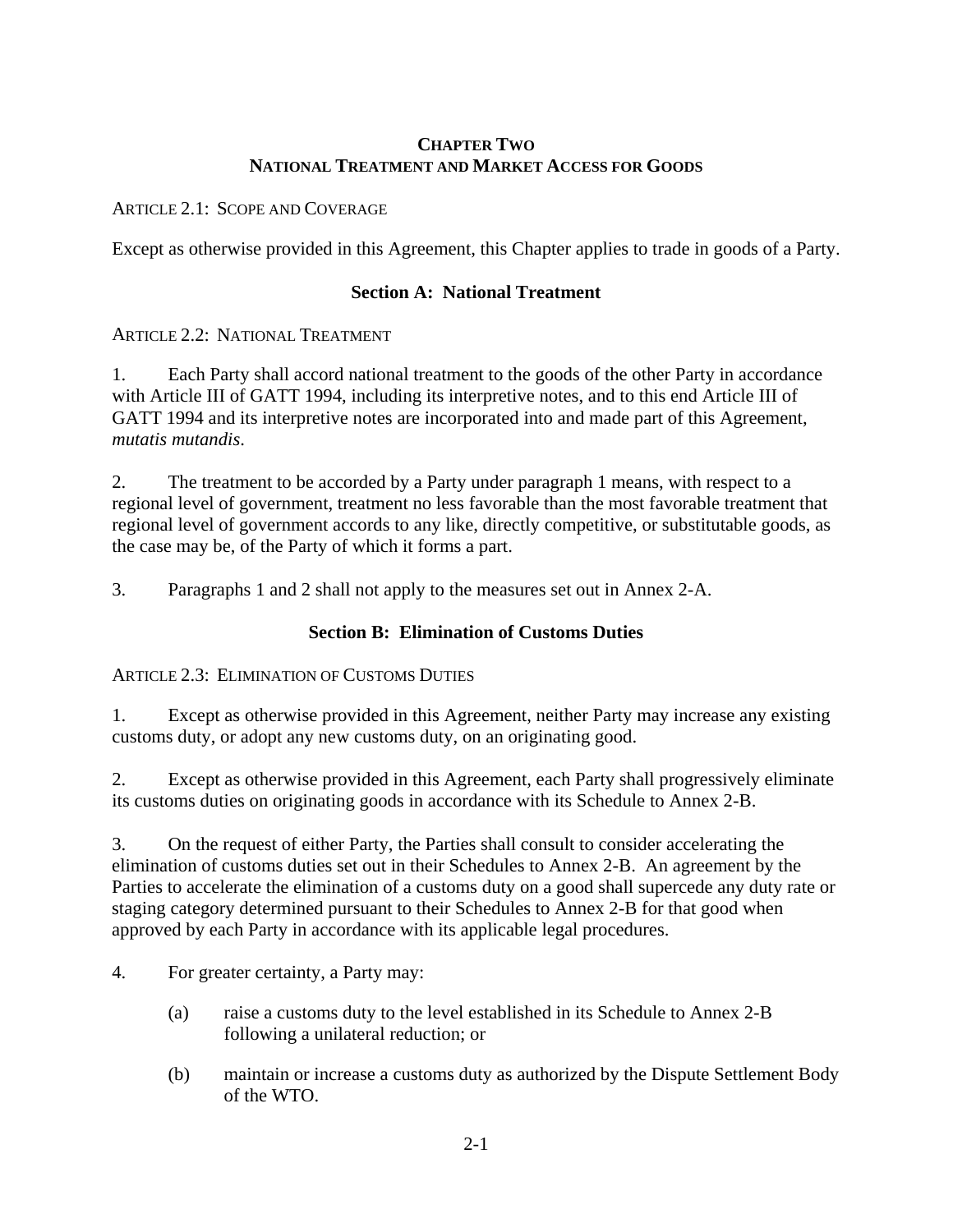# **Section C: Special Regimes**

## ARTICLE 2.4: WAIVER OF CUSTOMS DUTIES

1. Neither Party may adopt any new waiver of customs duties, or expand with respect to existing recipients or extend to any new recipient the application of an existing waiver of customs duties, where the waiver is conditioned, explicitly or implicitly, on the fulfillment of a performance requirement.

2. Neither Party may, explicitly or implicitly, condition on the fulfillment of a performance requirement the continuation of any existing waiver of customs duties.

ARTICLE 2.5: TEMPORARY ADMISSION OF GOODS

1. Each Party shall grant duty-free temporary admission for the following goods, regardless of their origin:

- (a) professional equipment, including equipment for the press or television, software, and broadcasting and cinematographic equipment, necessary for carrying out the business activity, trade, or profession of a person who qualifies for temporary entry pursuant to the laws of the importing Party;
- (b) goods intended for display or demonstration;
- (c) commercial samples and advertising films and recordings; and
- (d) goods admitted for sports purposes.

2. Each Party shall, at the request of the person concerned and for reasons its customs authority considers valid, extend the time limit for temporary admission beyond the period initially fixed.

3. Neither Party may condition the duty-free temporary admission of a good referred to in paragraph 1, other than to require that the good:

- (a) be used solely by or under the personal supervision of a national or resident of the other Party in the exercise of the business activity, trade, profession, or sport of that person;
- (b) not be sold or leased while in its territory;
- (c) be accompanied by a security in an amount no greater than 110 percent of the charges that would otherwise be owed on entry or final importation, releasable on exportation of the good;
- (d) be capable of identification when exported;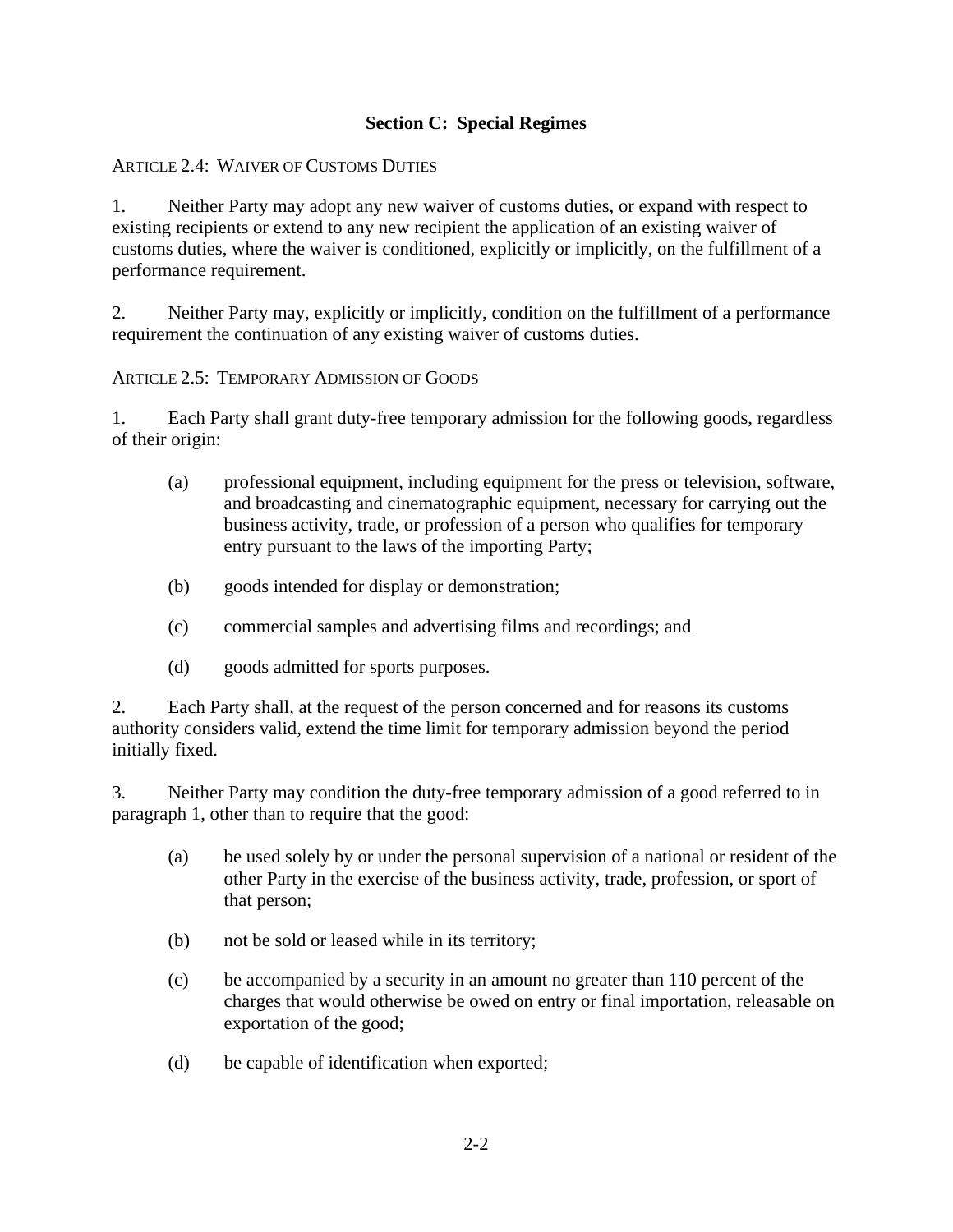- (e) be exported on the departure of the person referenced in subparagraph (a), or within such other period related to the purpose of the temporary admission as the Party may establish, or within one year, unless extended;
- (f) be admitted in no greater quantity than is reasonable for its intended use; and
- (g) be otherwise admissible into the Party's territory under its law.

4. If any condition that a Party imposes under paragraph 3 has not been fulfilled, the Party may apply the customs duty and any other charge that would normally be owed on the good plus any other charges or penalties provided for under its law.

5. Each Party shall adopt and maintain procedures providing for the expeditious release of goods admitted under this Article. To the extent possible, such procedures shall provide that when such a good accompanies a national or resident of the other Party who is seeking temporary entry, the good shall be released simultaneously with the entry of that national or resident.

6. Each Party shall permit a good temporarily admitted under this Article to be exported through a customs port other than that through which it was admitted.

7. Each Party shall provide that the importer or other person responsible for a good admitted under this Article shall not be liable for failure to export the good on presentation of satisfactory proof to the importing Party that the good has been destroyed within the original period fixed for temporary admission or any lawful extension.

8. Subject to Chapters Eleven (Investment) and Twelve (Cross-Border Trade in Services):

- (a) each Party shall allow a container used in international traffic that enters its territory from the territory of the other Party to exit its territory on any route that is reasonably related to the economic and prompt departure of such container;
- (b) neither Party may require any security or impose any penalty or charge solely by reason of any difference between the port of entry and the port of departure of a container;
- (c) neither Party may condition the release of any obligation, including any security, that it imposes in respect of the entry of a container into its territory on its exit through any particular port of departure; and
- (d) neither Party may require that the carrier bringing a container from the territory of the other Party into its territory be the same carrier that takes the container to the territory of the other Party.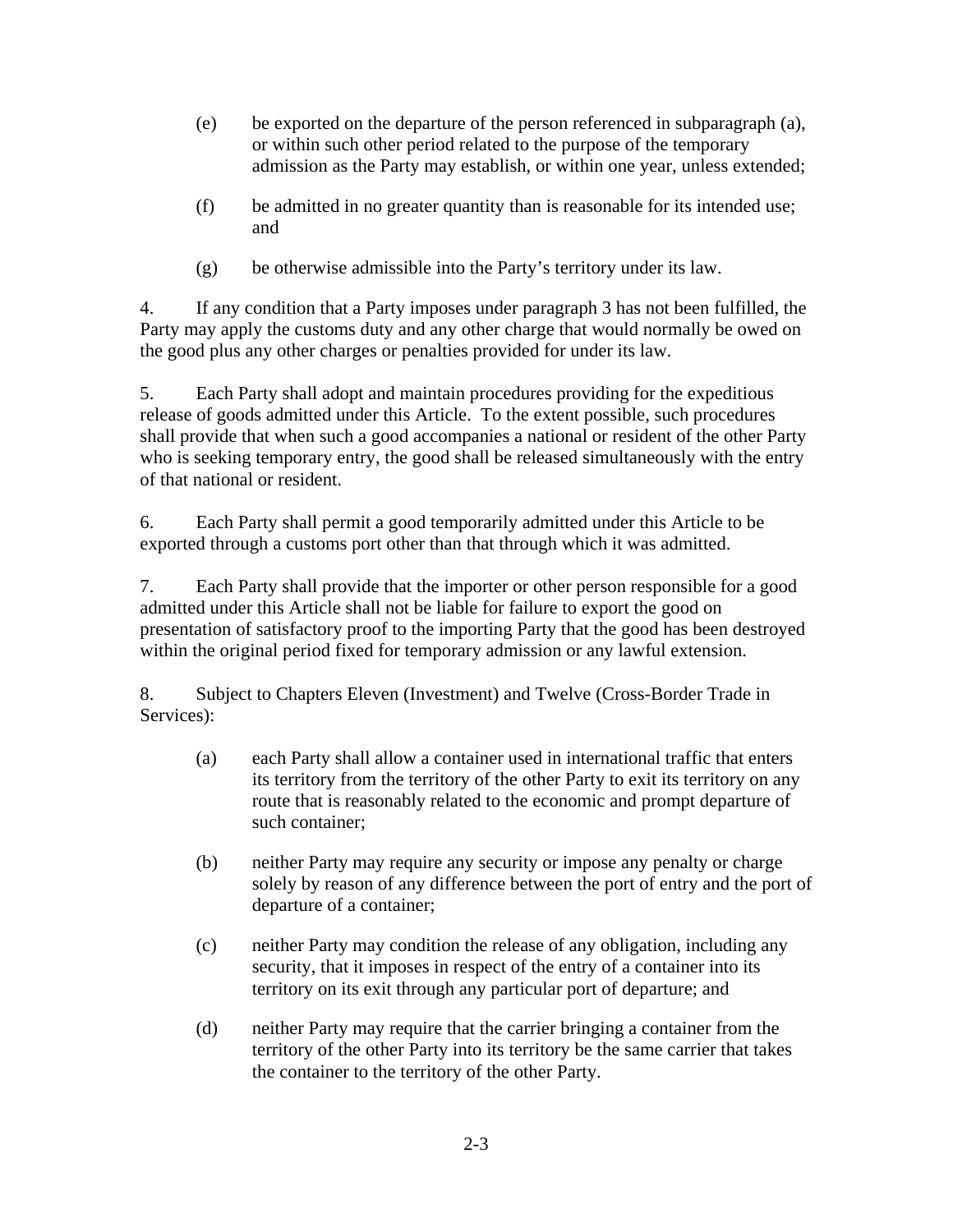## ARTICLE 2.6: GOODS RE-ENTERED AFTER REPAIR OR ALTERATION

1. Neither Party may apply a customs duty to a good, regardless of its origin, that reenters its territory after that good has been temporarily exported from its territory to the territory of the other Party for repair or alteration, regardless of whether the repair or alteration:

- (a) could be performed in the territory of the Party from which the good was exported for repair or alteration; or
- (b) has increased the value of the good.

2. Neither Party may apply a customs duty to a good, regardless of its origin, admitted temporarily from the territory of the other Party for repair or alteration.

3. For purposes of this Article, "repair or alteration" does not include an operation or process that:

- (a) destroys a good's essential characteristics or creates a new or commercially different good; or
- (b) transforms an unfinished good into a finished good.

ARTICLE 2.7: DUTY-FREE ENTRY OF COMMERCIAL SAMPLES OF NEGLIGIBLE VALUE AND PRINTED ADVERTISING MATERIALS

Each Party shall grant duty-free entry to commercial samples of negligible value, and to printed advertising materials, imported from the territory of the other Party, regardless of their origin, but may require that:

- (a) the samples be imported solely for the solicitation of orders for goods, or services provided from the territory, of the other Party or a non-Party; or
- (b) the advertising materials be imported in packets that each contain no more than one copy of each such material and that neither the materials nor the packets form part of a larger consignment.

# **Section D: Non-Tariff measures**

ARTICLE 2.8: IMPORT AND EXPORT RESTRICTIONS

1. Except as otherwise provided in this Agreement, neither Party may adopt or maintain any prohibition or restriction on the importation of any good of the other Party or on the exportation or sale for export of any good destined for the territory of the other Party, except in accordance with Article XI of GATT 1994 and its interpretative notes,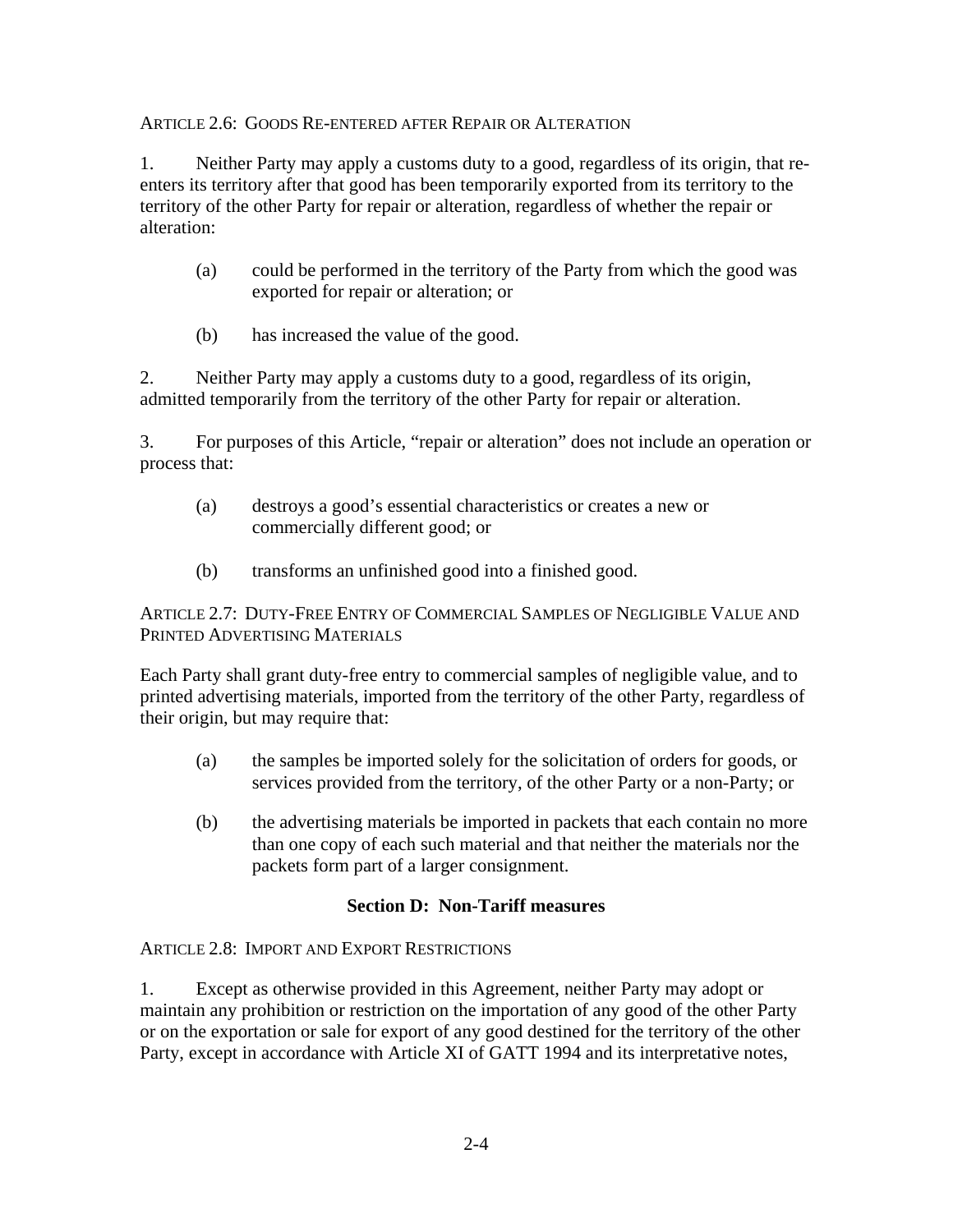and to this end Article XI of GATT 1994 and its interpretative notes are incorporated into and made a part of this Agreement, *mutatis mutandis.*[1](#page-4-0)

2. The Parties understand that the GATT 1994 rights and obligations incorporated by paragraph 1 prohibit, in any circumstances in which any other form of restriction is prohibited, a Party from adopting or maintaining:

- (a) export and import price requirements, except as permitted in enforcement of countervailing and antidumping duty orders and undertakings;
- (b) import licensing conditioned on the fulfillment of a performance requirement; or
- (c) voluntary export restraints inconsistent with Article VI of GATT 1994, as implemented under Article 18 of the SCM Agreement and Article 8.1 of the AD Agreement.
- 3. Paragraphs 1 and 2 shall not apply to the measures set out in Annex 2-A.

4. In the event that a Party adopts or maintains a prohibition or restriction on the importation from or exportation to a non-Party of a good, no provision of this Agreement shall be construed to prevent the Party from:

- (a) limiting or prohibiting the importation of the good of the non-Party from the territory of the other Party; or
- (b) requiring as a condition for exporting the good of the Party to the territory of the other Party, that the good not be re-exported to the non-Party, directly or indirectly, without being consumed in the territory of the other Party.

5. In the event that a Party adopts or maintains a prohibition or restriction on the importation of a good from a non-Party, the Parties, on the request of either Party, shall consult with a view to avoiding undue interference with or distortion of pricing, marketing, or distribution arrangements in the territory of the other Party.

6. Neither Party may, as a condition for engaging in importation or for the importation of a good, require a person of the other Party to establish or maintain a contractual or other relationship with a distributor in its territory.

7. For greater certainty, paragraph 6 does not prevent a Party from requiring a person referred to in that paragraph to designate an agent for the purpose of facilitating communications between its regulatory authorities and that person.

<span id="page-4-0"></span> $\overline{a}$ 1 For greater certainty, paragraph 1 applies, *inter alia,* to prohibitions or restrictions on the importation of remanufactured goods.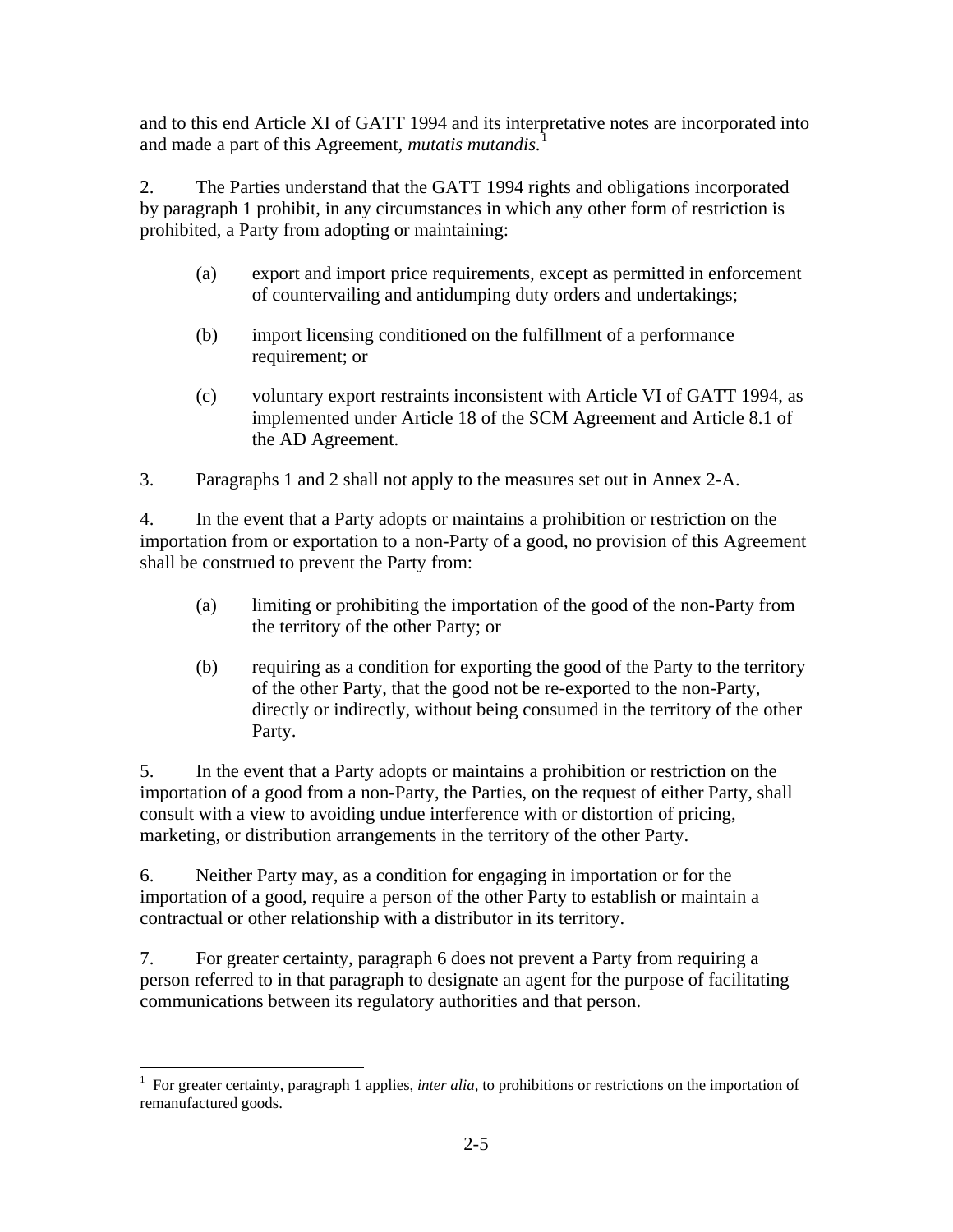8. For purposes of paragraph 6, **distributor** means a person of a Party who is responsible for the commercial distribution, agency, concession, or representation in the territory of that Party of goods of the other Party.

ARTICLE 2.9: IMPORT LICENSING

1. Neither Party may adopt or maintain a measure that is inconsistent with the Import Licensing Agreement.<sup>[2](#page-5-0)</sup>

- 2. (a) Promptly after this Agreement enters into force, each Party shall notify the other Party of its existing import licensing procedures, if any. The notification shall:
	- (i) include the information specified in Article 5 of the Import Licensing Agreement; and
	- (ii) be without prejudice as to whether the import licensing procedure is consistent with this Agreement.
	- (b) Before applying any new or modified import licensing procedure, a Party shall publish the new procedure or modification on an official government Internet site or in a single official journal. To the extent possible, the Party shall do so at least 20 days before the new procedure or modification takes effect.

3. Neither Party may apply an import licensing procedure to a good of the other Party unless the Party has complied with the requirements of paragraph 2 with respect to that procedure.

ARTICLE 2.10: ADMINISTRATIVE FEES AND FORMALITIES

1. Each Party shall ensure, in accordance with Article VIII:1 of GATT 1994 and its interpretive notes, that all fees and charges of whatever character (other than customs duties, charges equivalent to an internal tax or other internal charge applied consistently with Article III:2 of GATT 1994, and antidumping and countervailing duties) imposed on or in connection with importation or exportation are limited in amount to the approximate cost of services rendered and do not represent an indirect protection to domestic goods or a taxation of imports or exports for fiscal purposes.

2. Neither Party may require consular transactions, including related fees and charges, in connection with the importation of any good of the other Party.

<span id="page-5-0"></span> $\overline{a}$  $2^2$  For purposes of paragraph 1 and for greater certainty, in determining whether a measure is inconsistent with the Import Licensing Agreement, the Parties shall apply the definition of "import licensing" contained in that Agreement.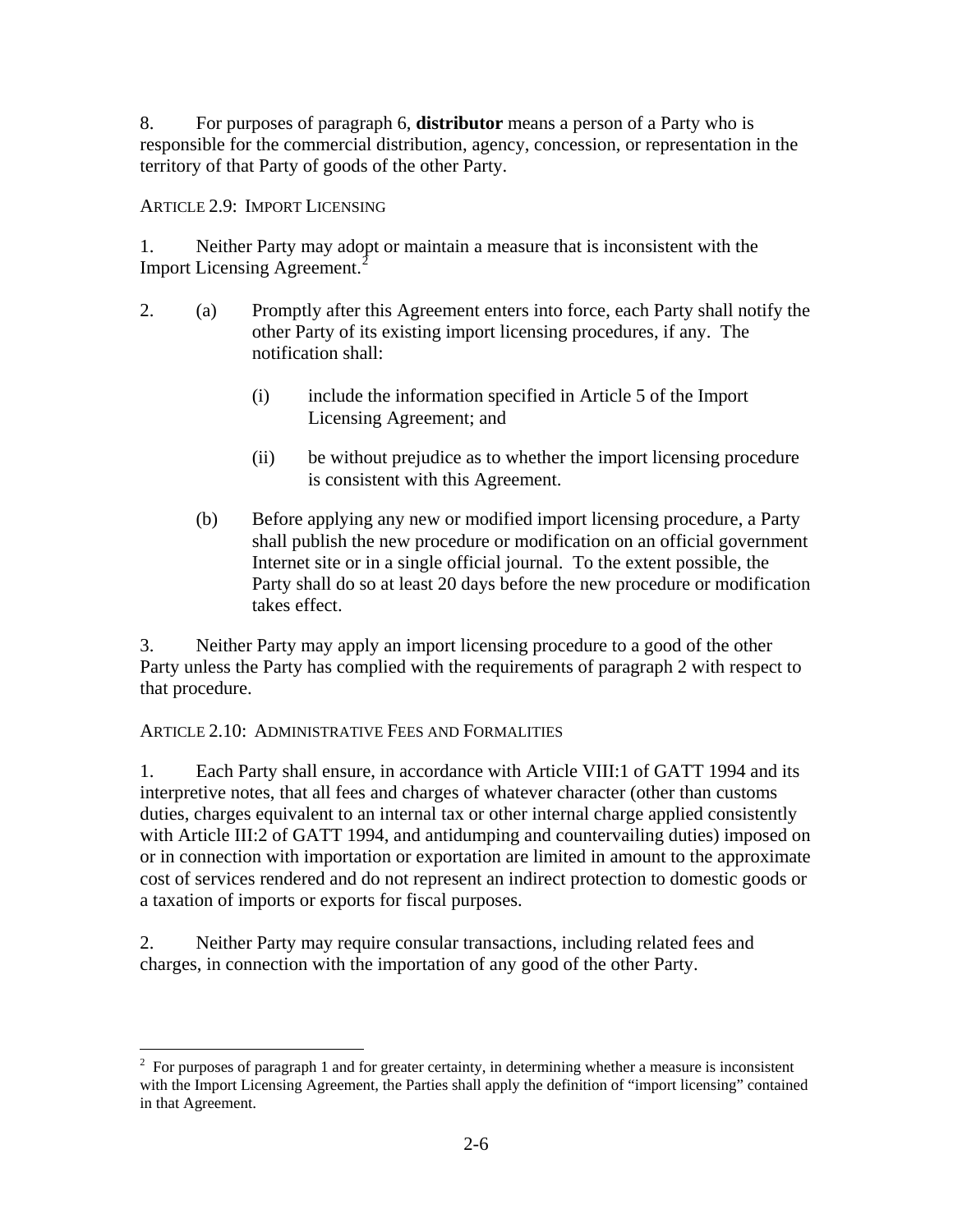3. Each Party shall make available and maintain through the Internet a current list of the fees and charges it imposes in connection with importation or exportation.

4. Neither Party may adopt or maintain a merchandise processing fee on originating goods.

ARTICLE 2.11: EXPORT DUTIES, TAXES, OR OTHER CHARGES

Neither Party may adopt or maintain any duty, tax, or other charge on the export of any good to the territory of the other Party, unless the duty, tax, or charge is also adopted or maintained on the good when destined for domestic consumption.

ARTICLE 2.12: ENGINE DISPLACEMENT TAXES

1. Korea:

 $\overline{a}$ 

- (a) shall amend the Special Consumption Tax, established under Article 1 of the *Special Consumption Tax Act*, to provide that:
	- (i) vehicles with engines of 1000 cubic centimeters (ccs) or less are not taxed, vehicles with engines of between 1001 ccs and 2000 ccs are taxed at a single rate of no more than 5 percent, $3$  and vehicles with engines of more than 2000 ccs are taxed at a single rate of no more than 8 percent; and
	- (ii) within 3 years of the date this Agreement enters into force, vehicles with engines of more than 1000 ccs are taxed at a single rate of no more than 5 percent;
- (b) shall amend the Annual Vehicle Tax, established under Article 196-5 of the *Local Tax Act*, to provide that vehicles with engines of 1000 ccs or less are taxed at a single rate of no more than 80 Korean won per cc, vehicles with engines of between 1001 ccs and 1600 ccs are taxed at a single rate of no more than 140 Korean won per cc, and vehicles with engines of more than 1600 ccs are taxed at a single rate of no more than 200 Korean won per cc; and
- (c) may not modify its Subway Bonds or Regional Development Bonds<sup>[4](#page-6-1)</sup> so as to increase the existing disparity in bond purchase rates between categories of vehicles.

<span id="page-6-0"></span> $3$  The percentages referred to in subparagraph (a) are percentages of the value of the vehicle, determined in accordance with the *Special Consumption Tax Act*.

<span id="page-6-1"></span><sup>4</sup> Subway Bonds are established under Article 13.1 (2) and Article 13.2 of the *Urban Railroad Act* and Article 12.1 of the *Presidential Decree of the Urban Railroad Act*. Regional Development Bonds are established under the following local government ordinances: Article 6 of the *Ulsan Metropolitan City Ordinance for Regional Development Fund*, Article 7 of the *Gyeonggi-do Ordinance for Regional*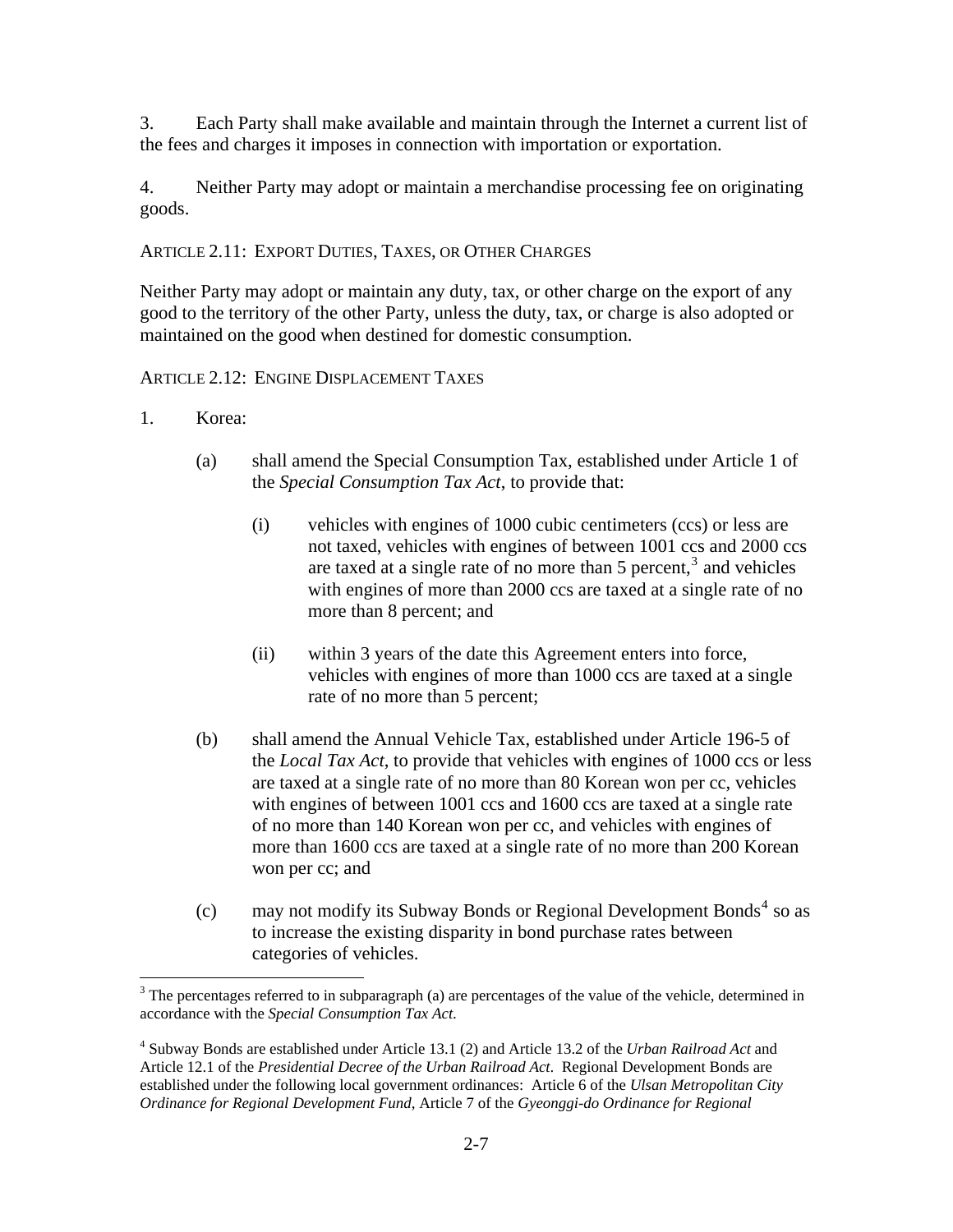2. Korea shall make the rate reduction prescribed by paragraph 1(a)(ii) for vehicles with engines of more than 2000 ccs in three equal annual stages. Each annual stage of reduction made after the date this Agreement enters into force shall take effect on January 1 of the relevant year.

3. Korea may not adopt new taxes based on vehicle engine displacement or modify an existing tax to increase the disparity in tax rates between categories of vehicles.

4. The Parties recognized that consumers in Korea are eligible for a refund of approximately 80 percent<sup>[5](#page-7-0)</sup> of Subway Bonds and Regional Development Bonds immediately on the purchase of a new motor vehicle. Korea will take steps to promote public awareness of these refund programs, including by ensuring that information on how to obtain a refund is made publicly available, including on the Internet.

# **Section E: Other Measures**

# ARTICLE 2.13: DISTINCTIVE PRODUCTS

 $\overline{a}$ 

1. Korea shall recognize Bourbon Whiskey and Tennessee Whiskey, which is a straight Bourbon Whiskey authorized to be produced only in the State of Tennessee, as distinctive products of the United States. Accordingly, Korea shall not permit the sale of any product as Bourbon Whiskey or Tennessee Whiskey, if it has not been manufactured in the United States in accordance with the laws and regulations of the United States governing the manufacture of Bourbon Whiskey and Tennessee Whiskey.

2. The United States shall recognize Andong Soju and Gyeongju Beopju as distinctive products of Korea. Accordingly, the United States shall not permit the sale of any product as Andong Soju or Gyeongju Beopju, if it has not been manufactured in Korea in accordance with the laws and regulations of Korea governing the manufacture of Andong Soju and Gyeongju Beopju.

3. Promptly after this Agreement enters into force, each Party shall notify the other Party of its existing laws and regulations governing the manufacture of these products, and thereafter shall notify the other Party of any modifications it makes to those laws and regulations.

*Development Fund*, Article 5 of the *Gyeongsangnam-do Ordinance for Regional Development Fund*, Article 5 of the *Gyeongsangbuk-do Ordinance for Regional Development Fund*, Article 6 of the *Jeollabukdo Ordinance for Regional Development Fund*, Article 7 of the *Jeollanam-do Ordinance for Regional Development Fund*, Article 7 of the *Chungcheongbuk-do Ordinance for Regional Development Fund*, Article 5 of the *Chungcheongnam-do Ordinance for Regional Development Fund*, Article 5 of the *Gangwon-do Ordinance for Regional Development Fund*, and Article 9 of the *Jeju-do Ordinance for Regional Development Fund*.

<span id="page-7-0"></span> $5$  The percentage available for refund varies depending on the prevailing market interest rate for bonds.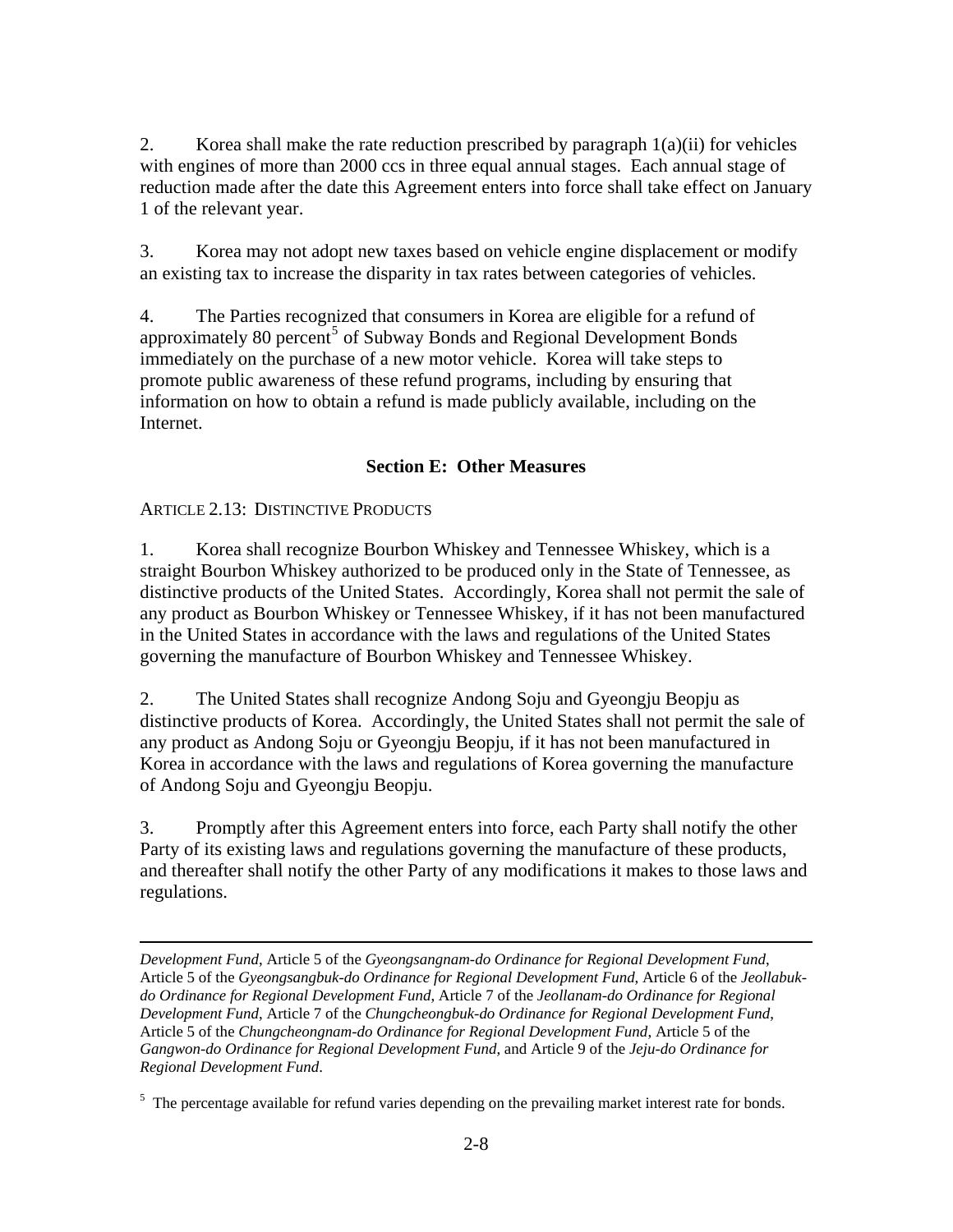4. For greater certainty, nothing in this Article shall be construed to create or confer any right relating to a trademark or geographical indication.

# **Section F: Institutional Provisions**

# ARTICLE 2.14: COMMITTEE ON TRADE IN GOODS

1. The Parties hereby establish a Committee on Trade in Goods, comprising representatives of each Party.

2. The Committee shall meet on the request of a Party or the Joint Committee to consider any matter arising under this Chapter, Chapter Six (Rules of Origin and Origin Procedures), or Chapter Seven (Customs Administration and Trade Facilitation).

- 3. The Committee's functions shall include:
	- (a) promoting trade in goods between the Parties, including through consultations on accelerating tariff elimination under this Agreement and other issues as appropriate; and
	- (b) addressing tariff and non-tariff barriers to trade in goods between the Parties and, if appropriate, referring such matters to the Joint Committee for its consideration.
- 4. The Committee shall also:
	- (a) discuss and endeavor to resolve any difference that may arise between the Parties on matters related to the classification of goods under the Harmonized System;
	- (b) review conversion to the Harmonized System 2007 nomenclature and its subsequent revisions to ensure that each Party's obligations under this Agreement are not altered, and consult to resolve any conflicts between,
		- (i) the Harmonized System 2007 or subsequent nomenclature and Annex 2-B; and
		- (ii) Annex 2-B and national nomenclatures; and
	- (c) discuss any matter arising under Article 7.2 (Release of Goods) or 7.5 (Cooperation), including procedures for the expedited release of goods and matters related to risk management.

The Committee may convene a subcommittee on customs matters to assist the Committee in its work under this paragraph.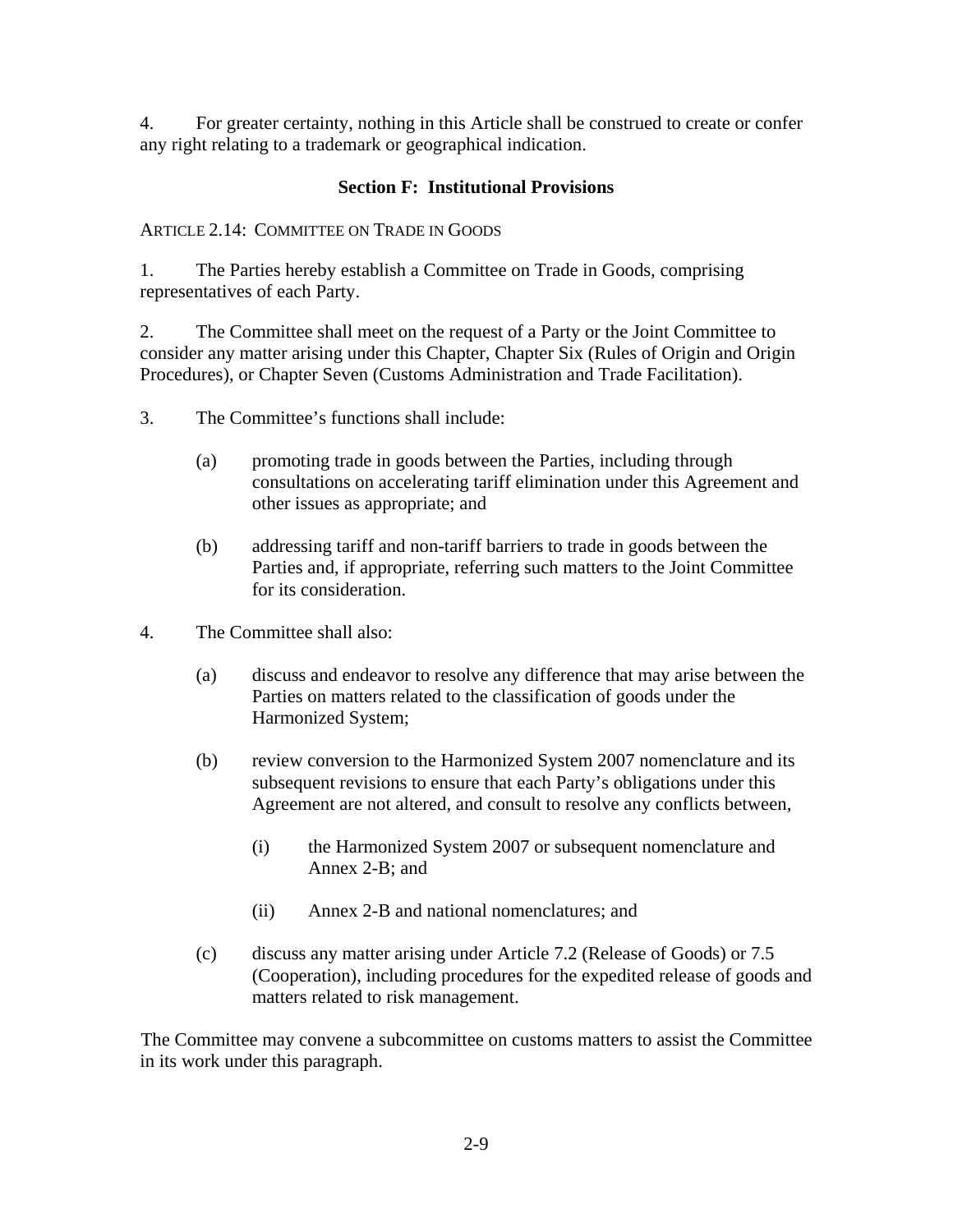# **Section G: Definitions**

ARTICLE 2.15: DEFINITIONS

For purposes of this Chapter:

**AD Agreement** means the *Agreement on Implementation of Article VI of the General Agreement on Tariffs and Trade 1994*, contained in Annex 1A to the WTO Agreement;

**advertising films and recordings** means recorded visual media or audio materials, consisting essentially of images and/or sound, showing the nature or operation of goods or services offered for sale or lease by a person established or resident in the territory of a Party, provided that such materials are of a kind suitable for exhibition to prospective customers but not for broadcast to the general public;

**commercial samples of negligible value** means commercial samples having a value, individually or in the aggregate as shipped, of not more than the amount specified in a Party's laws, regulations, or procedures governing temporary admission, or so marked, torn, perforated, or otherwise treated that they are unsuitable for sale or use except as commercial samples;

**consular transactions** means requirements that goods of a Party intended for export to the territory of the other Party must first be submitted to the supervision of the consul of the importing Party in the territory of the exporting Party for the purpose of obtaining consular invoices or consular visas for commercial invoices, certificates of origin, manifests, shippers' export declarations, or any other customs documentation required on or in connection with importation;

### **consumed** means

- (a) actually consumed; or
- (b) further processed or manufactured so as to result in a substantial change in the value, form, or use of the good or in the production of another good;

**duty-free** means free of customs duty;

**goods intended for display or demonstration** includes their component parts, ancillary apparatus, and accessories;

**goods temporarily admitted for sports purposes** means sports requisites for use in sports contests, demonstrations, or training in the territory of the Party into whose territory such goods are admitted;

**import licensing** means an administrative procedure requiring the submission of an application or other documentation (other than that generally required for customs clearance purposes) to the relevant administrative body as a prior condition for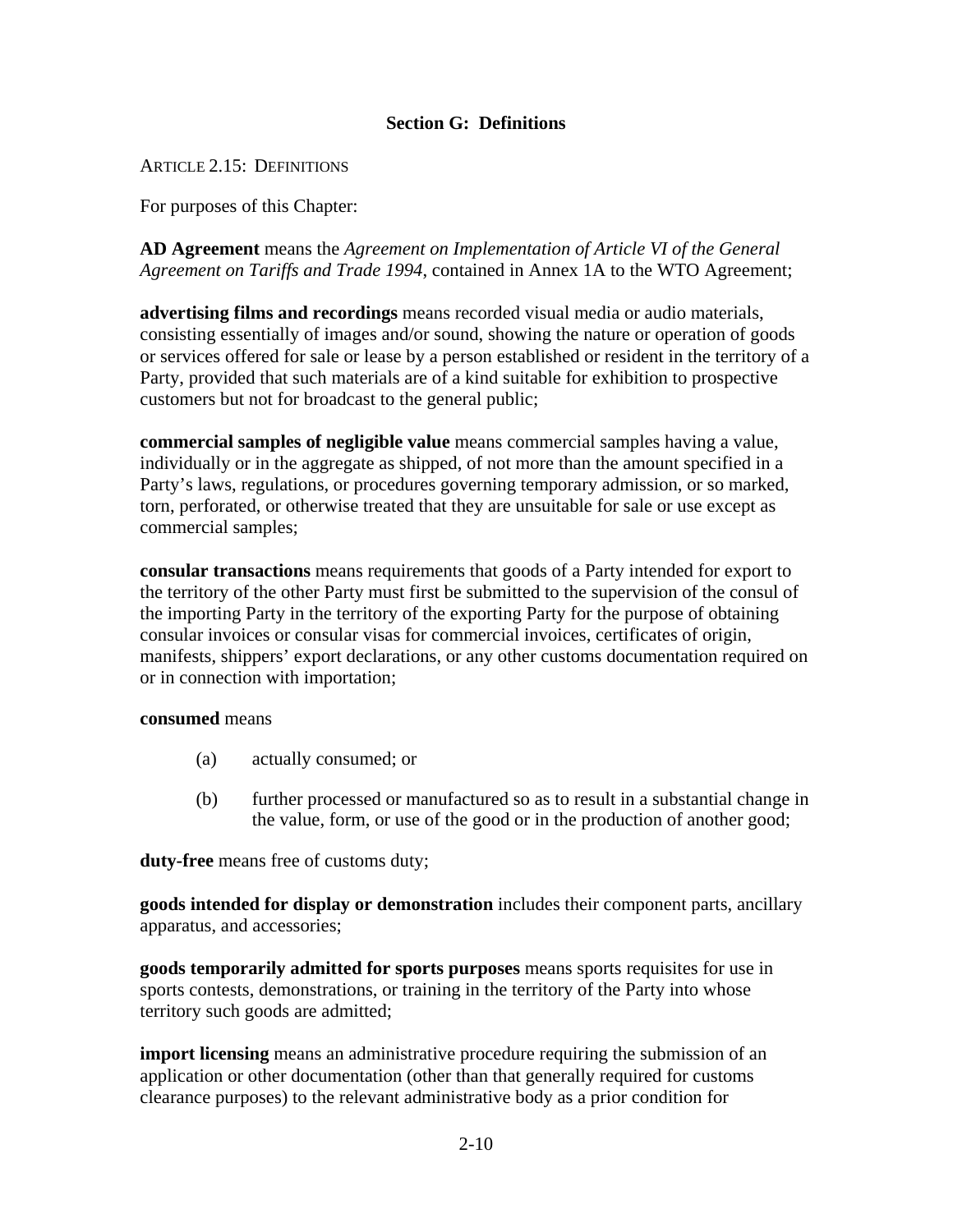importation into the territory of the importing Party;

**performance requirement** means a requirement that:

- (a) a given level or percentage of goods or services be exported;
- (b) domestic goods or services of the Party granting a waiver of customs duties or an import license be substituted for imported goods;
- (c) a person benefiting from a waiver of customs duties or an import license purchase other goods or services in the territory of the Party granting the waiver of customs duties or the import license, or accord a preference to domestically produced goods;
- (d) a person benefiting from a waiver of customs duties or an import license produce goods or supply services, in the territory of the Party granting the waiver of customs duties or the import license, with a given level or percentage of domestic content; or
- (e) relates in any way the volume or value of imports to the volume or value of exports or to the amount of foreign exchange inflows;

but does not include a requirement that an imported good be:

- (f) subsequently exported;
- (g) used as a material in the production of another good that is subsequently exported;
- (h) substituted by an identical or similar good used as a material in the production of another good that is subsequently exported; or
- (i) substituted by an identical or similar good that is subsequently exported;

**printed advertising materials** means those goods classified in Chapter 49 of the Harmonized System, including brochures, pamphlets, leaflets, trade catalogues, yearbooks published by trade associations, tourist promotional materials, and posters, that are used to promote, publicize, or advertise a good or service, are essentially intended to advertise a good or service, and are supplied free of charge; and

**SCM Agreement** means the *Agreement on Subsidies and Countervailing Measures*, contained in Annex 1A to the WTO Agreement.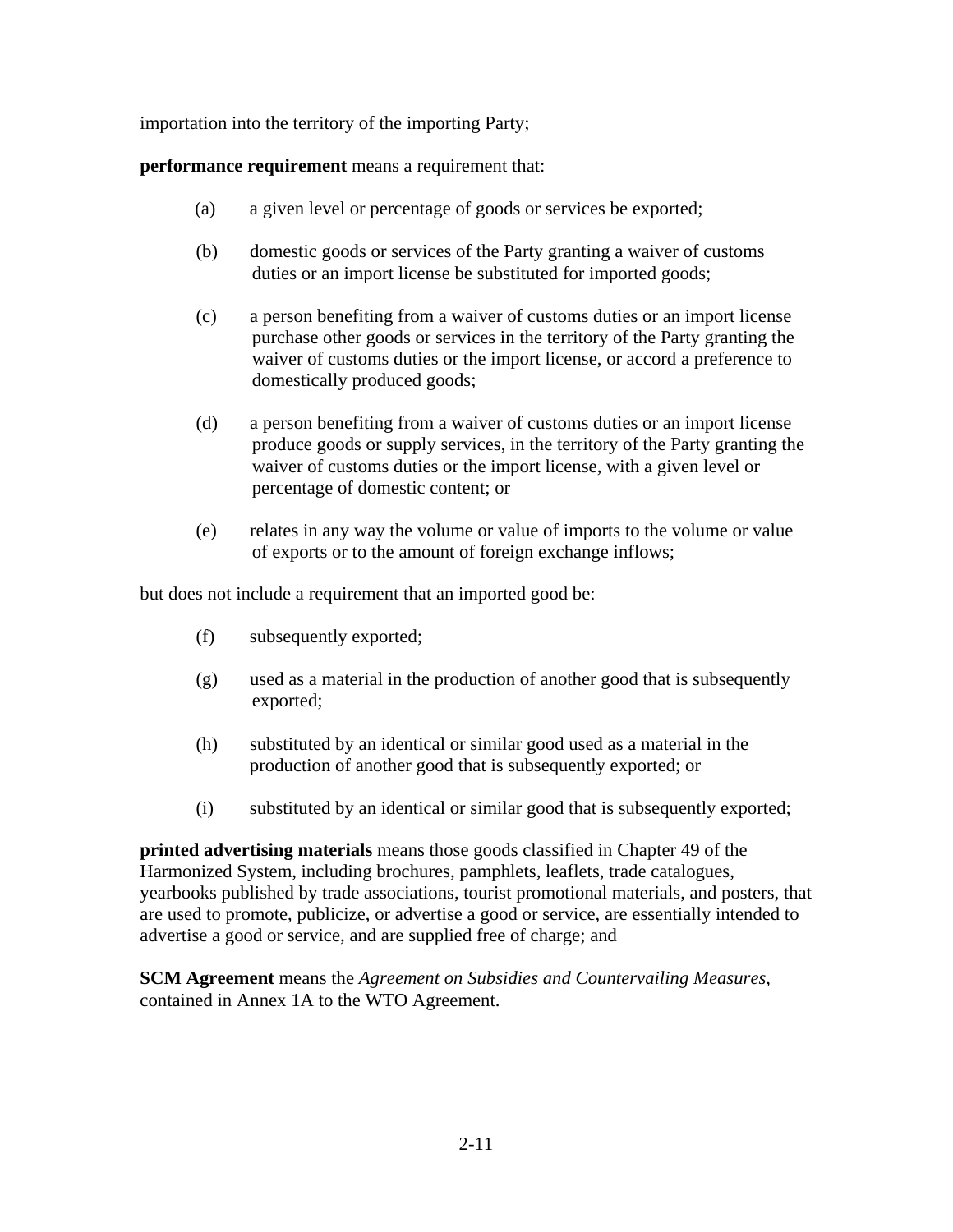# **ANNEX 2-A NATIONAL TREATMENT AND IMPORT AND EXPORT RESTRICTIONS**

### **Section A: Measures of Korea**

Articles 2.2 and paragraphs 1 and 2 of Article 2.8 shall not apply to:

- (a) any action authorized by the Dispute Settlement Body of the WTO; and
- (b) any measure that Korea applies to address market disruption pursuant to procedures that have been incorporated into the WTO Agreement.

#### **Section B: Measures of the United States**

Articles 2.2 and paragraphs 1 and 2 of Article 2.8 shall not apply to:

- (a) any control on the export of logs of all species;
- (b) (i) any measure under existing provisions of the Merchant Marine Act of 1920, 46 App. U.S.C. § 883; the Passenger Vessel Act, 46 App. U.S.C. §§ 289, 292, and 316; and 46 U.S.C. § 12108, to the extent that such measures were mandatory legislation at the time of the accession of the United States to the General Agreement on Tariffs and Trade 1947 (GATT 1947) and have not been amended so as to decrease their conformity with Part II of the GATT 1947;
	- (ii) the continuation or prompt renewal of a non-conforming provision of any statute referred to in clause (i); and
	- (iii) the amendment to a non-conforming provision of any statute referred to in clause (i) to the extent that the amendment does not decrease the conformity of the provision with Articles 2.2 and 2.8;
- (c) any action authorized by the Dispute Settlement Body of the WTO; and
- (d) any measure that the United States applies to address market disruption pursuant to procedures that have been incorporated into the WTO Agreement.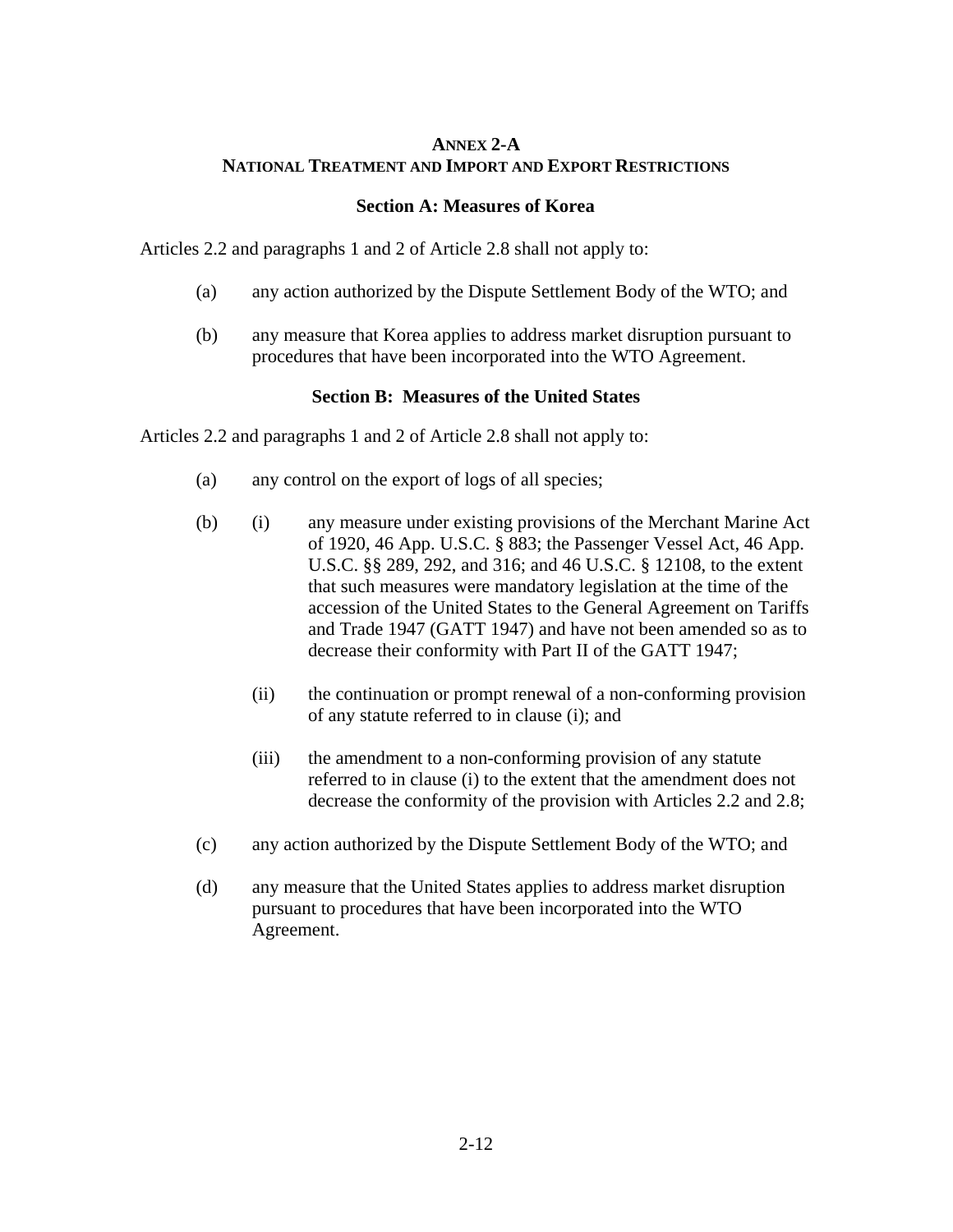# **ANNEX 2-B TARIFF ELIMINATION**

1. Except as otherwise provided in a Party's Schedule to this Annex, the following staging categories apply to the elimination of customs duties by each Party pursuant to Article 2.3.2:

- (a) duties on originating goods provided for in the items in staging category A in a Party's Schedule shall be eliminated entirely and such goods shall be duty-free on the date this Agreement enters into force;
- (b) duties on originating goods provided for in the items in staging category B in a Party's Schedule shall be removed in two equal annual stages beginning on the date this Agreement enters into force, and such goods shall be duty-free, effective January 1 of year two;
- (c) duties on originating goods provided for in the items in staging category C in a Party's Schedule shall be removed in three equal annual stages beginning on the date this Agreement enters into force, and such goods shall be duty-free, effective January 1 of year three;
- (d) duties on originating goods provided for in the items in staging category D in a Party's Schedule shall be removed in five equal annual stages beginning on the date this Agreement enters into force, and such goods shall be duty-free, effective January 1 of year five;
- (e) duties on originating goods provided for in the items in staging category E in a Party's Schedule shall be removed in six equal annual stages beginning on the date this Agreement enters into force, and such goods shall be duty-free, effective January 1 of year six;
- (f) duties on originating goods provided for in the items in staging category F in a Party's Schedule shall be removed in seven equal annual stages beginning on the date this Agreement enters into force, and such goods shall be duty-free, effective January 1 of year seven;
- (g) duties on originating goods provided for in the items in staging category G in a Party's Schedule shall be removed in ten equal annual stages beginning on the date this Agreement enters into force, and such goods shall be duty-free, effective January 1 of year ten;
- (h) duties on originating goods provided for in the items in staging category H in a Party's Schedule shall be removed in 15 equal annual stages beginning on the date this Agreement enters into force, and such goods shall be duty-free, effective January 1 of year 15;